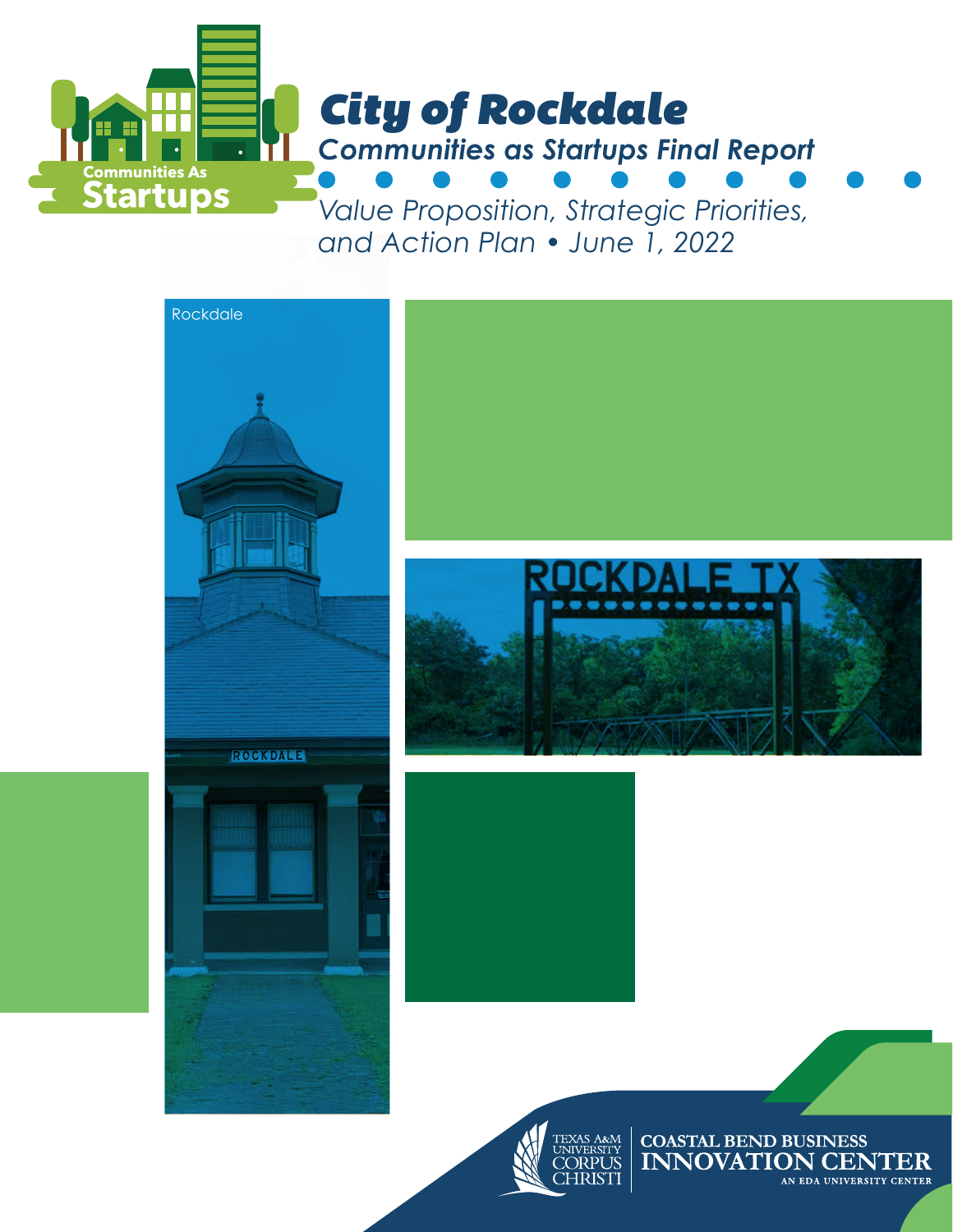# **Rockdale Community as a Start Up (CASU) Planning Summary Conducted by the Coastal Bend Business Innovation Center Texas A&M University – Corpus Christi Final Report June 2022**

### **Introduction**

The CASU model is a collaboration with communities that takes a customized view of a community and assists in facilitating its future. The model utilizes principles used in the world of fast moving, results achieving start ups and applies them to a community. The desired outcome is to develop a community that more readily identifies opportunities and increases the chance of achieving them. The project strives to develop economic resilience and diversification, enhance the entrepreneurial ecosystem, and build a framework for rapid development of future economic vitality.

### **Project Overview**

The project, entails documenting the current state of the community from an economic perspective, and facilitation of the future state of the community by defining community identity and developing implementation strategies to achieve the future state. The identification of the community identity, aspirations, and strategic actions are essential to enhancing quality of place and the entrepreneurial ecosystem. At the entrepreneurial level, this involves aligning community priorities with emerging entrepreneurial opportunities and enhancing resources and infrastructure to prepare for future business and economic development. The Communities as Start Ups project drives near stage, diverse, economic development, longer term economic recovery from the COVID-19 disaster as well as develops resilience to this and other natural disasters or changes in the community's economy.

### **Workshop Delivery**

The workshop series was conducted for the City of Rockdale, Texas during January – May 2022 and included:

- 1. Development of community identity
- 2. Defining community aspirations
- 3. Development of community action plan
- 4. Development of unit-level and stakeholder action items to support community action plan
- 5. Discussion of the benefit of multipurpose facility in enhancing the entrepreneurial ecosystem and as a jobs training resource
- 6. Creation of a Talent Connect Framework to enhance the entrepreneurial ecosystem and connect employers to job training resources

# **CASU Workshop Outcomes**

The CASU workshops produced outcomes that include the development of a (1) community value proposition, (2) strategic priorities, and (3) a strategic action plan to achieve strategic priorities, quality of place, the entrepreneurial ecosystem and enhance resources supporting business and economic development.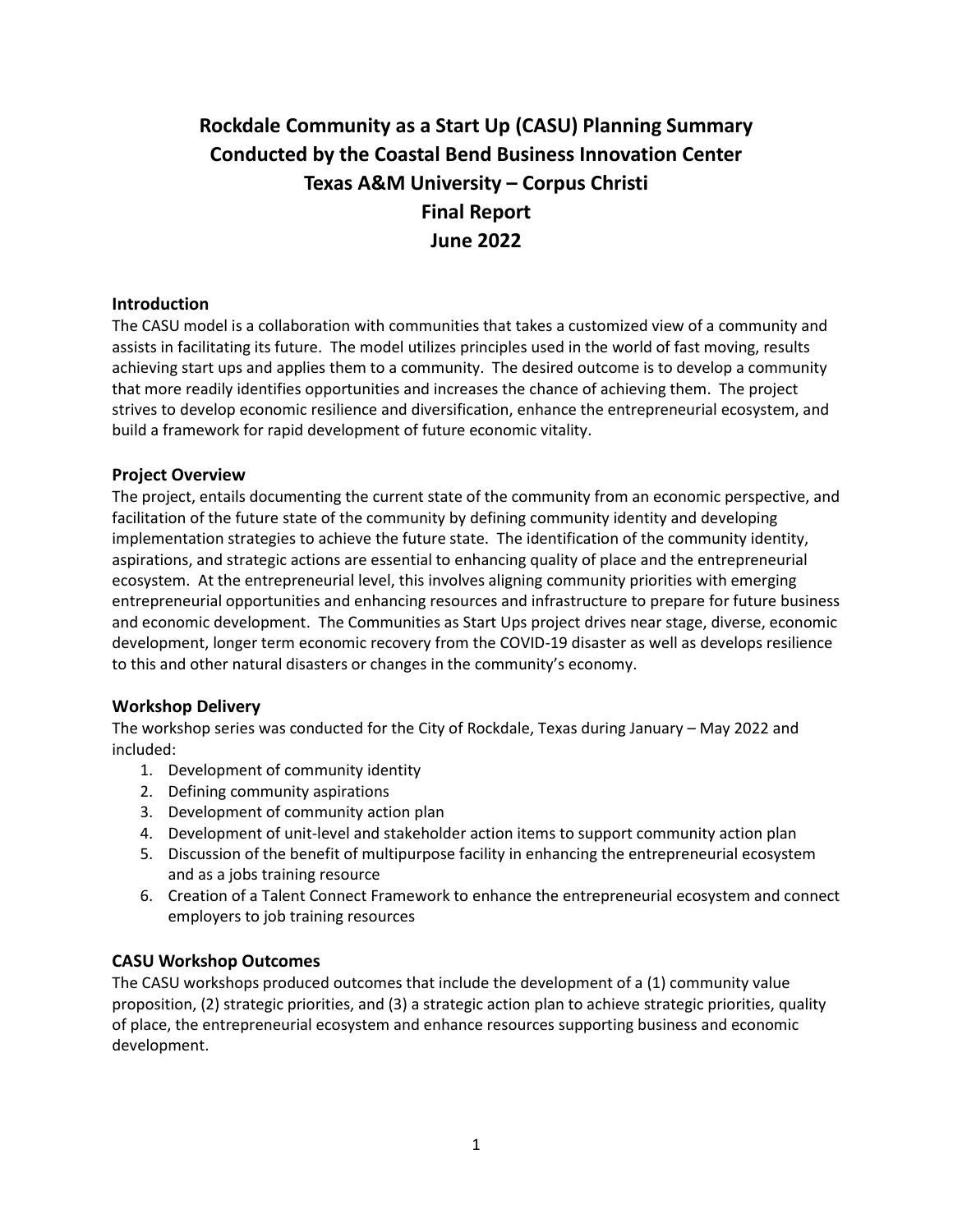### **Rockdale Value Proposition**

Rockdale, Texas is a friendly, people-centered community that offers high quality schools, affordable cost of living, ample real estate suitable for development, and proximity to the Austin technology cluster.

### **Rockdale's Future Value Drivers**

- Small town feel
- Welcoming and friendly
- High quality schools
- Safe

### **Key Strategic Priorities**

- 1. Housing Availability
- 2. Modernized Utility Infrastructure
- 3. Workforce Development
- 4. Public Safety
- 5. Downtown Revitalization and Corridor Beautification Projects

### **1. Strategic Priority: Housing availability**

- Provide developers with vacant lot map
- GIS utility map
- Developable land-city (industrial park 160 acers, water and sewer)
- 1 home builder
- Low comp value
- \$27.4 Million water infrastructure project-completion 2025
- Ample water availability

### **Unit Level Actions: Housing availability**

- Conduct housing study
- Multi-family housing
- Industrial park conversion to residential and sale
- Development of new school with new residential developers
- Develop community marking campaign
	- o Small town feel
	- o Welcoming & friendly
	- o Low crime
- Rockdale showcase-developers invited
- Development of board of realtors
- Distribute utility map
- End permits for RV Parks
- Penalties for absentee owners
- Comprehensive survey of existing housing and categorize as habitable or uninhabitable
- Map of development opportunities with voluntary annexation
	- o Water for sewer
	- o Expand Rockdale CCN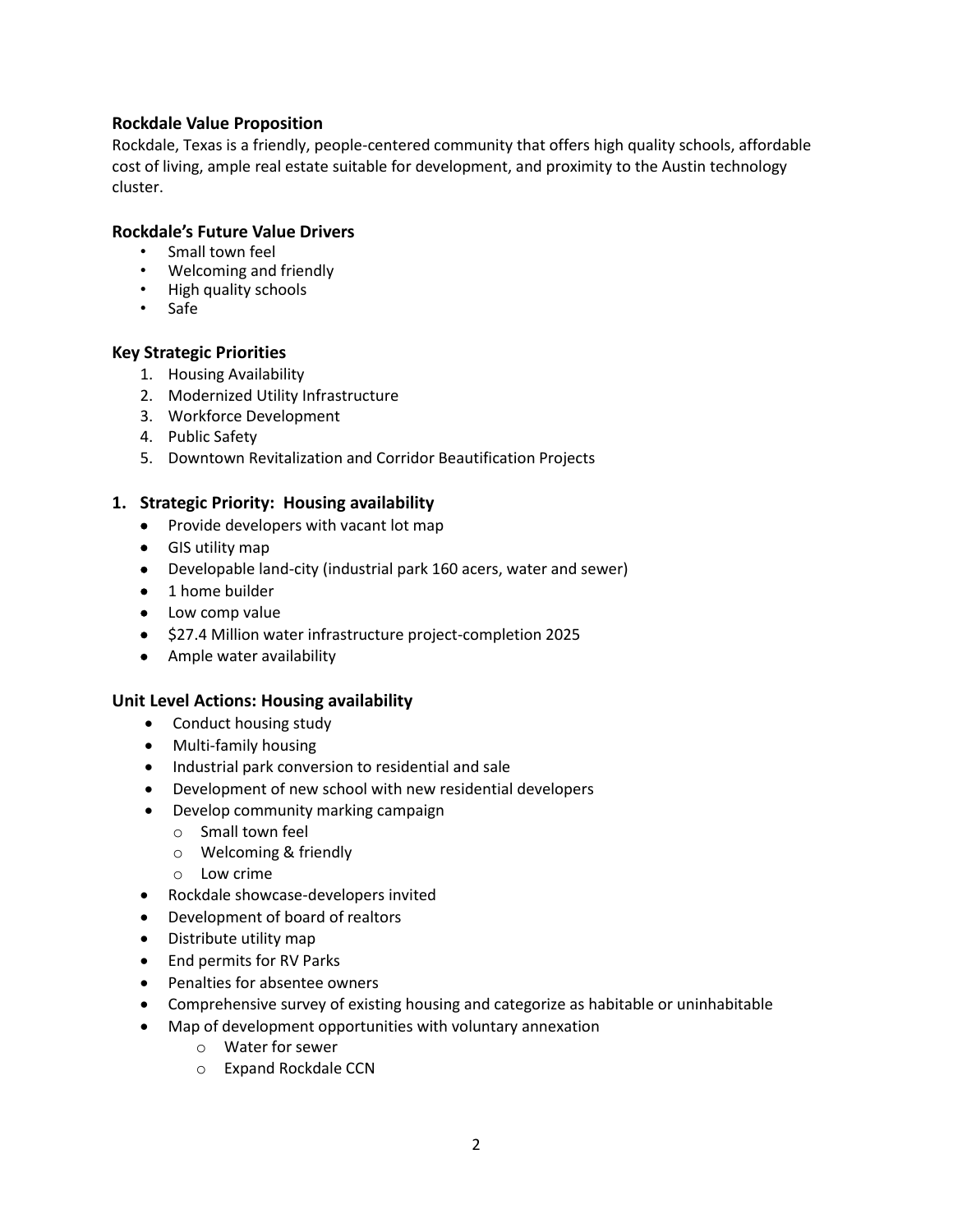# **2. Strategic Priority: Modernize utility infrastructure**

- GIS utility mapping project
- \$27.4 Million water line/sewer Project 2025
- \$4 Million drainage grant 2025
- Sewer/water ccn
- Cable provider broadband expansion

### **Unit Level Actions: Modernize utility infrastructure**

- Initiation of \$27.4 Million water infrastructure project
- Prioritize cast iron, asbestos leaks
- Initiate utility assessments in growth areas
- Lender financing tools to support development

# **3. Key Strategic Priority: Workforce development**

- Temple College collaboration
- Conversion of hospital to CTE center
- STEM programs in Rockdale
- TWC financial resources
- TEAM center funding
- Apprenticeship program
- ISD career planning/dual credit with Temple College
- Training ground for new teachers, police officers and public works. Come to learn here and move on for better pay.
- Adult Education
- Career Path program-once trained where will students or adults go to work
- Need more communication with community and leaders regarding current status of programs and opportunities with in school district and the plans that are in progress for education and training including adult education
- Collaboration with major employers

### **Unit Level Action: Workforce development**

- Fund a feasibility study for a rural IT Center
- RISD collaboration and grant proposal with Temple College to convert hospital building to teaching facility
- TWC financial resources
- Involvement of larger private sector employers

### **4. Strategic Priority: Public safety**

- Lack of personnel leads to only being able to be reactive not proactive.
- \$15-\$20 K under salaries compared to BCS, Waco, Temple, Hutto
- EMS, Fire, 911 dispatch, support staff minimal
- Drug interdiction difficulty and poverty levels are high
- Former collaboration with DPS
- Grants are available but need future budget to absorb costs
- Use of ordinance to discourage undesirable behavior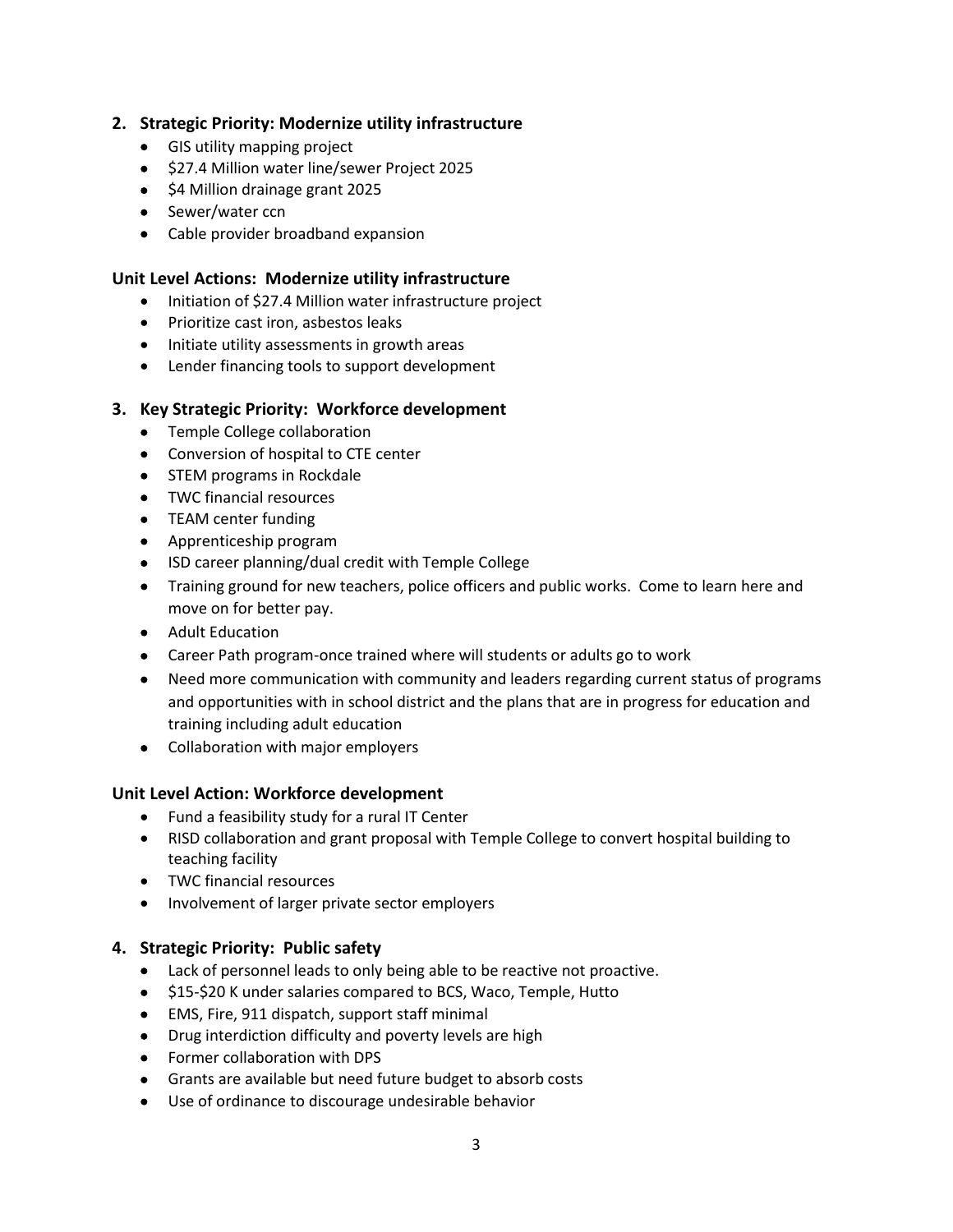• Enforcement of fees and truancy

# **Unit Level Action: Public safety**

- Ordinance enforcement to place homes on tear down list
- Extend commercial vacant building ordinance to residential properties
- Require full kitchen for any property renting to resident for 30 days

# **5. Strategic Priority: Downtown revitalization and corridor beautification projects**

- Substandard property renovation/removal
- Code enforcement
- TXDot project completion
- Communication with TXDot
- Redesign issues
- Need for a park
- Need for funding opportunities

# **Unit Level Action: Downtown revitalization and corridor beautification projects**

- Identify best practices of other communities for resolving substandard/abandoned property
- Enforcement of available use zoning regulations
- TXDot redesign at intersection
- Downtown corridor revitalization
- City assumes responsibility for maintaining curb through sidewalk and everything in between
- Evaluate state of retailing and brick and mortar structures
- City ordinance prohibiting churches in downtown area
- Have a workshop with MDD and City Council on creating a Main Street program. Who Owns downtown?
- Complete the E. Cameron corridor project-need implementation schedule.

# **Workshop Series Overview**

# **Workshop 1:**

An introduction to the CASU Model and briefing on next 4 workshops.

- Facility 5 key words that describe Rockdale
- Draft of Value proposition statement
- Discuss survey one and next workshop on community aspirations

# **Workshop 2:**

Review survey results of the Community aspirations Survey and revisit value proposition statement.

# **Community Aspirations Process**

- The Rockdale Rotary Club provided a database of 35 email addresses to the Coastal Bend Business Innovation Center (CBBIC).
- 2 emails returned as undeliverable
- 33 email invitations were sent and assumed available for response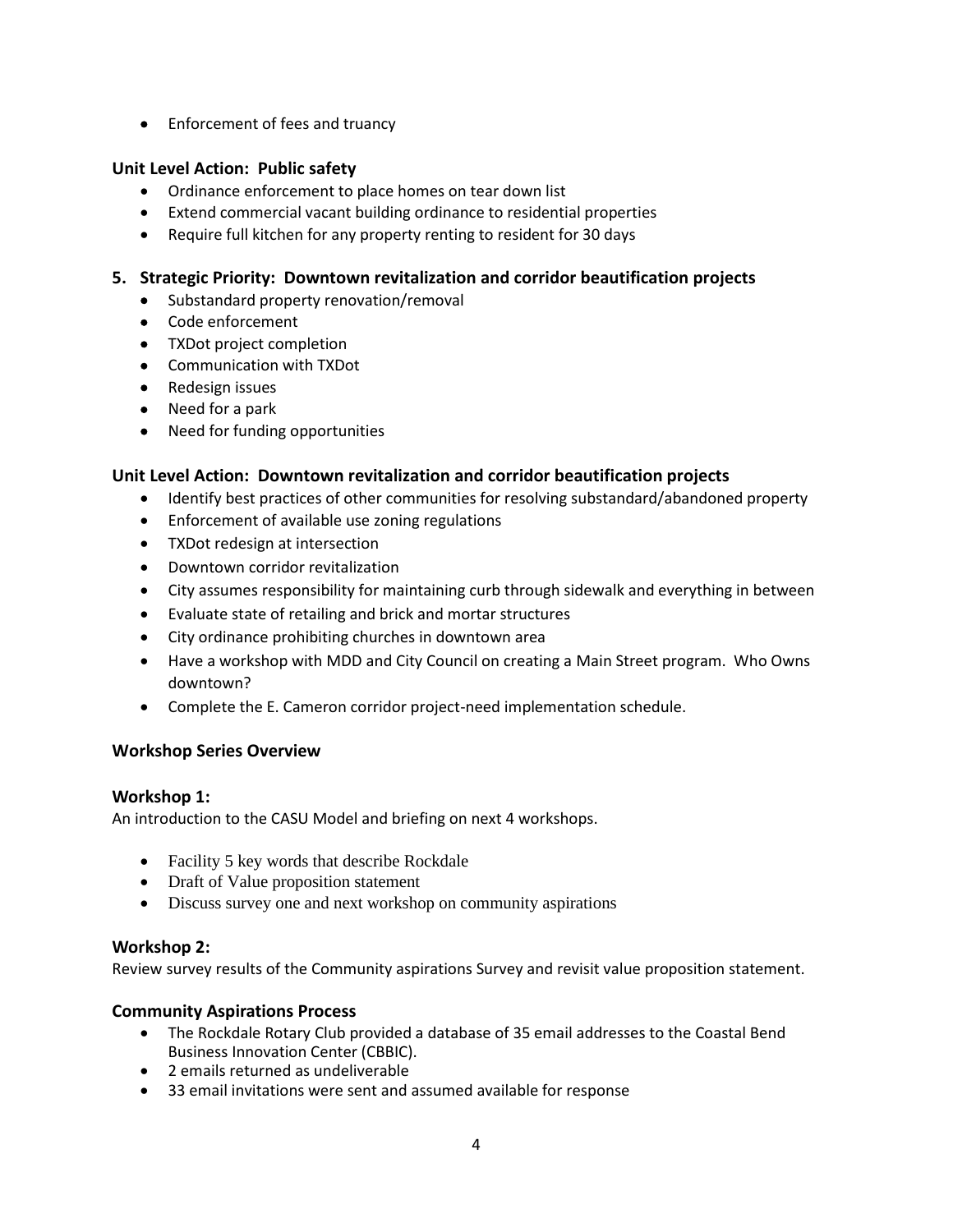- Three waves of invitations were sent out requesting responses to a survey sponsored by the Rockdale Rotary Club and the CBBIC between 2 February and 18 February 2022.
- A total of 20 survey responses were received and recorded with a total of 18 surveys were included in the analyses and 13 surveys totally completed.
- Two major focus areas of the survey were:
	- o Community Aspirations
	- o Small Business Challenges and Concerns

### **The Rockdale residents aspire for a community that is/has:**

- Safe and Protected
- Led by Cooperative Community Leaders
- Good Employment Opportunities
- Access to Healthcare Facilities
- Good Labor Availability
- High Quality Schools
- Broadband access
- Reliable energy and water services

### **Workshops 3 and 4:**

Develop a community-level action plan supported by unit-level and stakeholder strategies to achieve community strategic priorities.

Community Aspirations refer to the community resident's shared goals, beliefs, and expectations. There are different categories of aspirations, each provide a greater understanding of the community**.** 

| <b>Aspirations of Survey Respondents</b> | <b>Aspirations of Workshop Members</b>                                             |
|------------------------------------------|------------------------------------------------------------------------------------|
| <b>Public Safety</b>                     | Easy to do Business in Rockdale                                                    |
| <b>Employment Opportunities</b>          | Great Location for new businesses                                                  |
| <b>Cooperative Community Planning</b>    | Strong School System                                                               |
| <b>Modern Public Utilities</b>           | Availability for skilled labor training through Temple<br><b>Community College</b> |
| High Quality School System               | Relaxed Lifestyle                                                                  |
| Access to Healthcare                     | Kind and People Centered                                                           |
| Friendly and Supportive                  | Pride in Community                                                                 |

# **Workshop 5:**

TEAM Center Concept

The TEAM Center Concept is designed to help communities attract, nurture, maintain, and encourage startups or small businesses to enhance job creation and economic prosperity.

- Aligning and Investing in Relevant Technology
- Encouraging and Empowering Entrepreneurship
- Focusing On Strategic Advantages